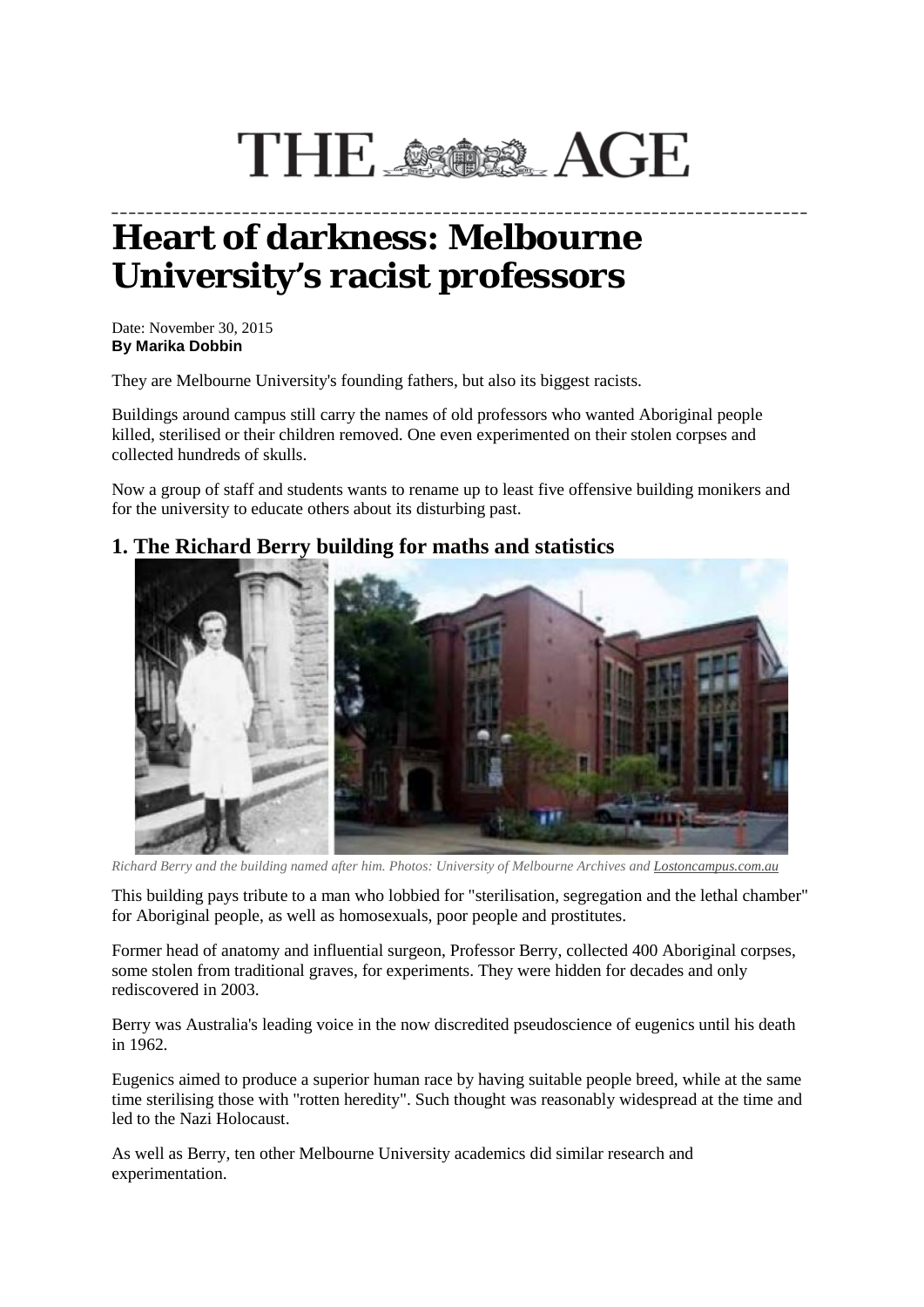### **2. The Frank Tate Learning Centre**



*Frank Tate and the student centre named in his honour. Photo: Supplied and [Lostoncampus.com.au](http://lostoncampus.com.au/)*

Students work late into the night at this centre named after Frank Tate, a reformer who expanded secondary education in Victoria by opening lots of new schools.

Lesser known were Tate's view that up to 15% of Victoria's population should be forcibly sterilised (to stop them breeding), including Aboriginals, homosexuals, slum dwellers, prostitutes, epileptics, criminals, alcoholics, and those with small heads and low IQs. He drove a parliamentary bill in 1926 to do just that and it eventually passed, but was never enacted.

### **3. The Agar lecture theatre in the Zoology building on Royal Parade**



*Wilfred Agar and the Agar Lecture Theatre. Photos: University of Melbourne Archives and [Lostoncampus.com.au](http://lostoncampus.com.au/)*

This theatre was named after zoologist Wilfred Agar who was awarded an OBE for his contribution to science. But his views that Aboriginal people had revolting customs and the mentality of children would not be accepted today.

As Chief Protector of Aborigines in Darwin, Agar built a compound for mixed-race children so they could be forcibly taken from their parents.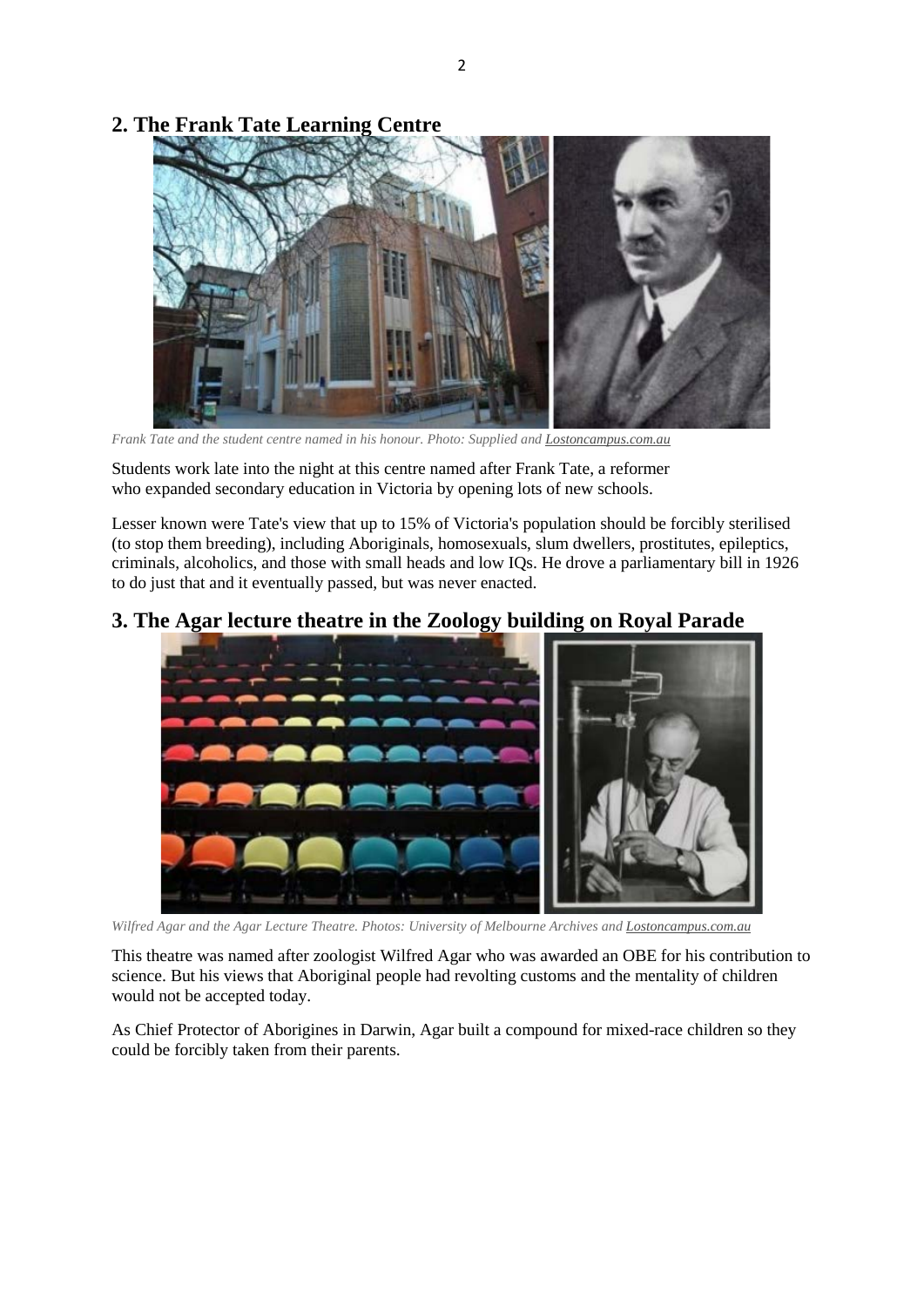**4. The Baldwin Spencer Building which has two sections: student services and the Melbourne School of Design**



*The two sections of the Baldwin Spencer building. Photos: University of Melbourne Archives and [Lostoncampus.com.au](http://lostoncampus.com.au/)*

This complex was named after professor of biology Sir Walter Baldwin Spencer who is revered for his many talents and was said to have cared about Aboriginal people. His meticulous work on their genealogy are still used in Central Australian land claims.

However, Baldwin Spencer believed the race was doomed to die a slow death to make way for a new super white race. He came up with the ideas of building reserves to isolate Indigenous people from mainstream society and remove children from their families at an early age.

### **5. The John Medley arts buildings at the Grattan Street entrance**



*The Medley Building Photo: [Lostoncampus.com.au](http://lostoncampus.com.au/)*

These landmark buildings are named after Sir John Medley, a former vice-chancellor and member of the Eugenics Society of Victoria.

While Medley's personal views about Aboriginal people are unknown, Eugenics has been credited with justifying the White Australia Policy and the removal of Aboriginal children. It may be that he joined the society for networking reasons.

Indigenous rep at the student union, Tyson Holloway-Clarke, says the university has a deep and toxic history that it has failed to accepted responsibility for.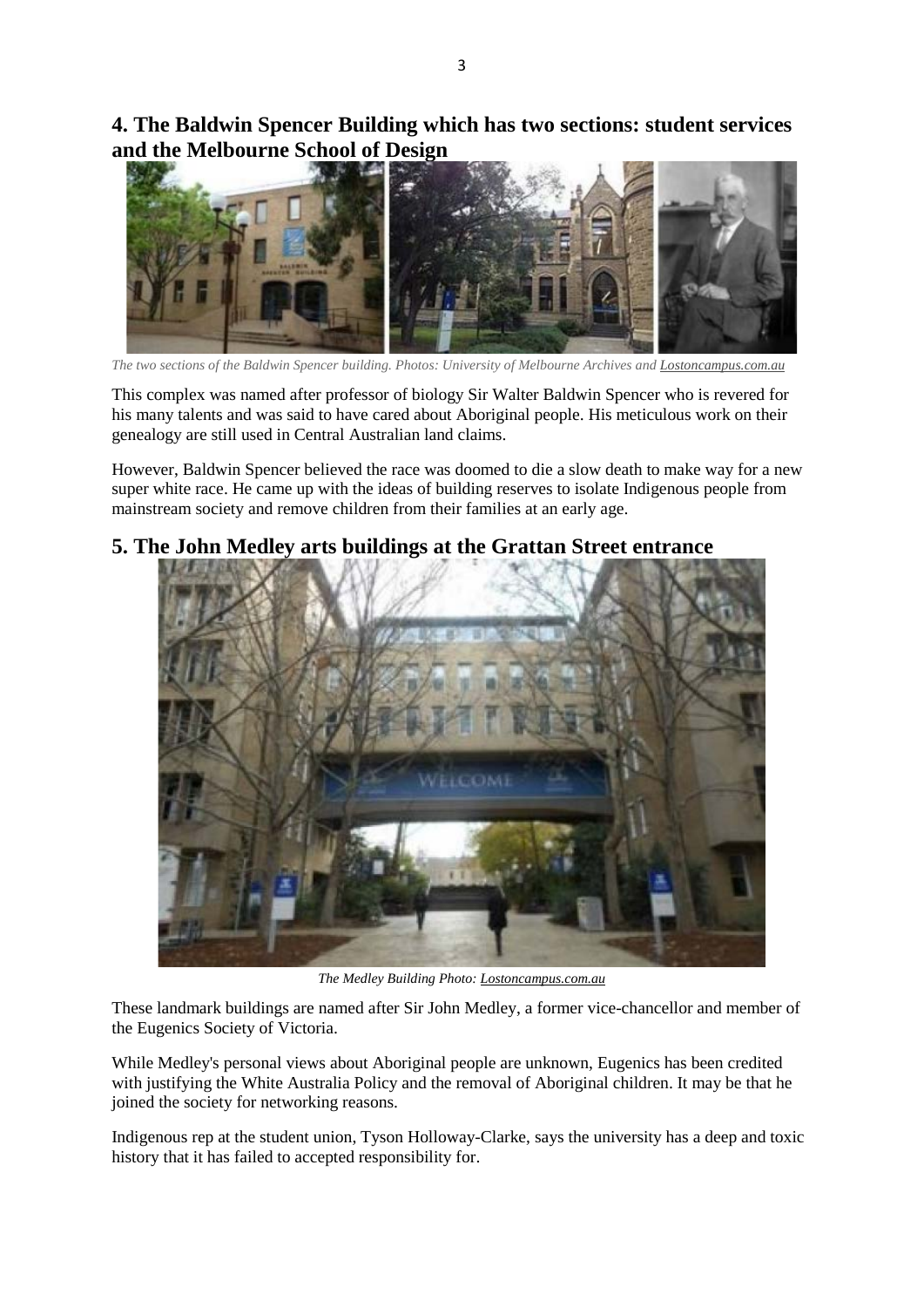He likened it to the Federal government's long-time resistance to saying sorry to indigenous people.

"It is confronting and alienating situation for Indigenous students, especially when scheduled classes in these buildings", he says.



*Tyson Holloway-Clarke and Odette Kelada outside the Richard Berry building at the University of Melbourne.*

Lecturer in Australian Indigenous Studies, Dr Odette Kelada, organised a recent seminar on the topic (encouraged by the faculty) and is in favour of renaming the buildings.

"There is a violence attached to the names of these buildings," Dr Kelada says. "There is a lot of power in naming. How welcoming is that space if you know the stories?"

She suggested that plaques could be fitted to educate and tell the buildings' stories, rather than conceal the past.

Renaming has precedence overseas, where student protests at the University of Hawaii' renamed a hall that paid tribute to anthropologist Stanley Porteus (also a former Melbourne University academic with racist theories).

Melbourne has sought reconciliation recently through initiatives such as naming a postgraduate lounge in September after its first aboriginal graduate, Dr Margaret Williams-Weir.

It also appointed respected indigenous Australian Noel Pearson as a Vice-Chancellor's Fellow.

Pro Vice-Chancellor Engagement, Professor Ian Anderson, said the university was drawing up a new reconciliation plan.

It had been actively encouraging healthy and sometimes uncomfortable conversations about race, he said.

"Whilst we can acknowledge the tragic colonial history of the past, there are different views about how we respond to this," he said. "There is more that we can do in a proactive way."

He said the university was working with the Victorian Aboriginal Heritage Council on an education campaign for its 5000 academic staff.

A formal proposal on the building name issue and others will be made next year.